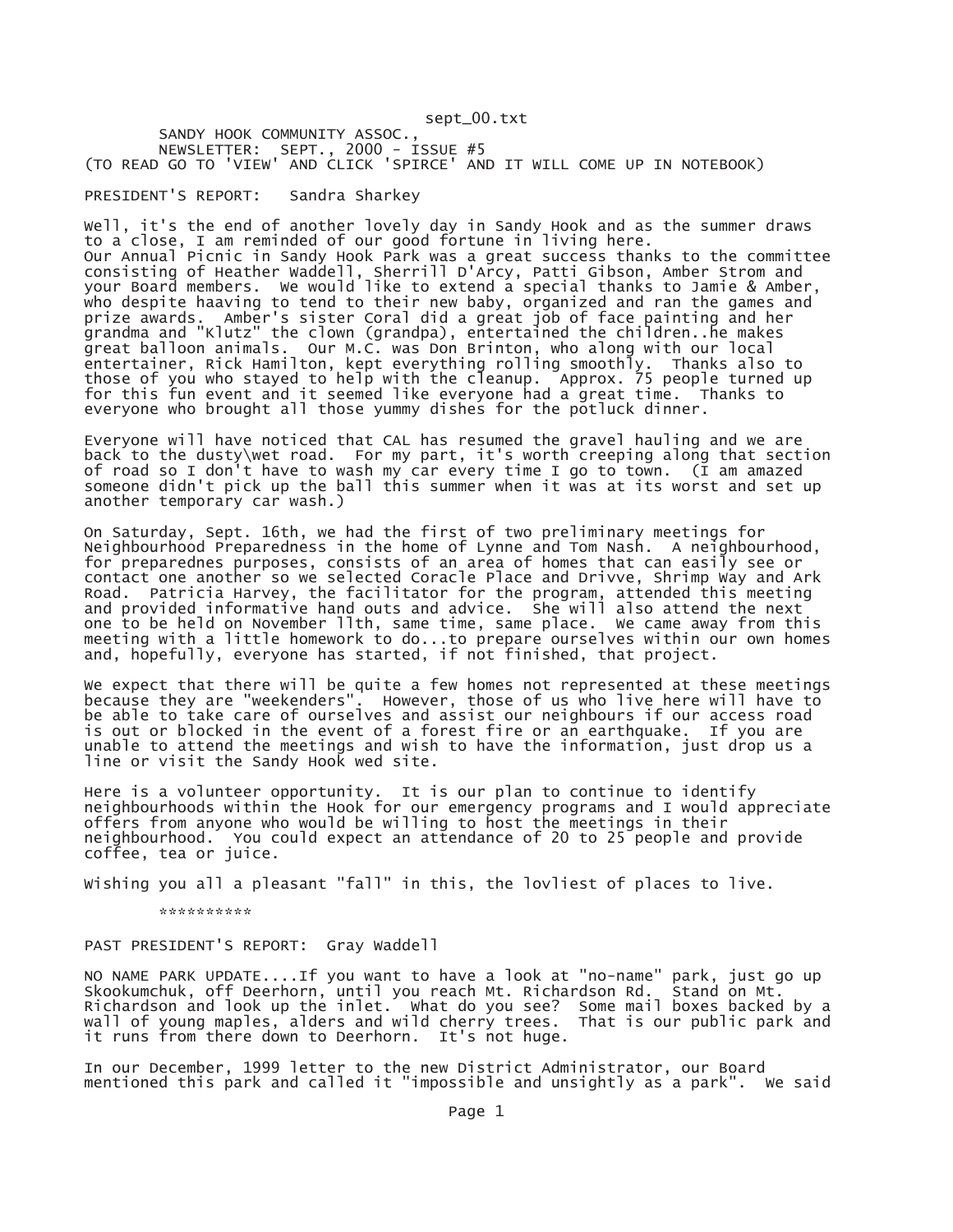sept\_00.txt

"we would like to see a few of the weed trees cleared and the area made more parklike and accessible". We also said that we were prepared to undertake the task with volunteer resources.

Since then, there have been more discussions at Board level and with the Engineering folks at District. Also, two board members traversed the park (with great difficulty) and discovered dense blackberry growth along with signs of bear presence. District has done a survey to identify the boundaries.

At this time, your Board proposes to remove the blackberry bushes as the first step to discourage bears. The next step would be to construct a trail so that people could enjoy the bird life that is so abundant in there. Rest assured that nothing will be done without the okay of the owners, i.e. the District of Sechelt, from whom we expect to receive some help in the removal of debris.

Comments/suggestions are invited. Write to the Community Assoc. or e-mail "darcy\_bob@sunshine.net". It's your park too.

PUBLIC WORKS ADVISORY: Folks who don't get down to the Coracle end of the Hook very often, will be interested to learn that Coracle Drive was resurfaced this summer, as was Klahanie. Total cost was in excess of \$90,000. While they were at it, the District levelled off the bad dips at the upper end of Sandy Hook Rd. In addition, Council approved two new stop signs, one at the high profile intersection where Deerhorn meets Skookumchuk at the kiddies park and playground. Partly, as fall-out from our Sandy Hook Wish List, along with an excellent relationship with Engineering staff at District, Sandy Hook does get some of the things the Board requests but Board members can't be aware of everything. If there is something that you think needs attention, please drop us a line.

\*\*\*\*\*\*\*\*\*\*

SECHELT HERITAGE FOREST TRAILBUIDLERS: Gertrude Pacific

The Forest Committee of the Sandy Hook Comm. Assoc. was pleasantly surprised to receive a Certificate of Appreciation "in recognition of contributions to Forest Recreation" signed by Greg Hemphill, District Manager of the Sunshine Coast Forest District. It was hand delivered by Ferd Hamre, Operations Manager, who, among his many other duties, directs the recreation activities within this forest district. It is the Ministry of Forests that has supplied the yellow cedar bridge in the centre of the forest as well as the wonderful curving steps at the Forest Road trailhead, and the dark brown and white signs on Sechelt Inlet Road.

Our fall/winter program, now beginning, will focus on installing signage for the many new trails created last season. We will also refine some of the still rough sections. We have a loyal core of trailbuilders and are always happy to see new faces at our 2 hour work parties from 10am to 12 noon on Sundays. (We break for coffee and treats courtesy of our volunteers). If you would like to be part of this team, please call 885-3797. Besides the camaraderie, it is rewarding to be outside in the dreary winter months doing something fun and also useful for everyone.

\*\*\*\*\*\*\*\*\*

NEWSLETTER EDITOR'S NOTES & COMMENTS: Julie Towle

Some time ago, we received a wonderful letter from one of our part time residents that we would like to share with you:

The Sandy Hook Community: A Permanent Part-timer's Perspective:

It's one of the delights of a long time familiarity with Sandy Hook, to see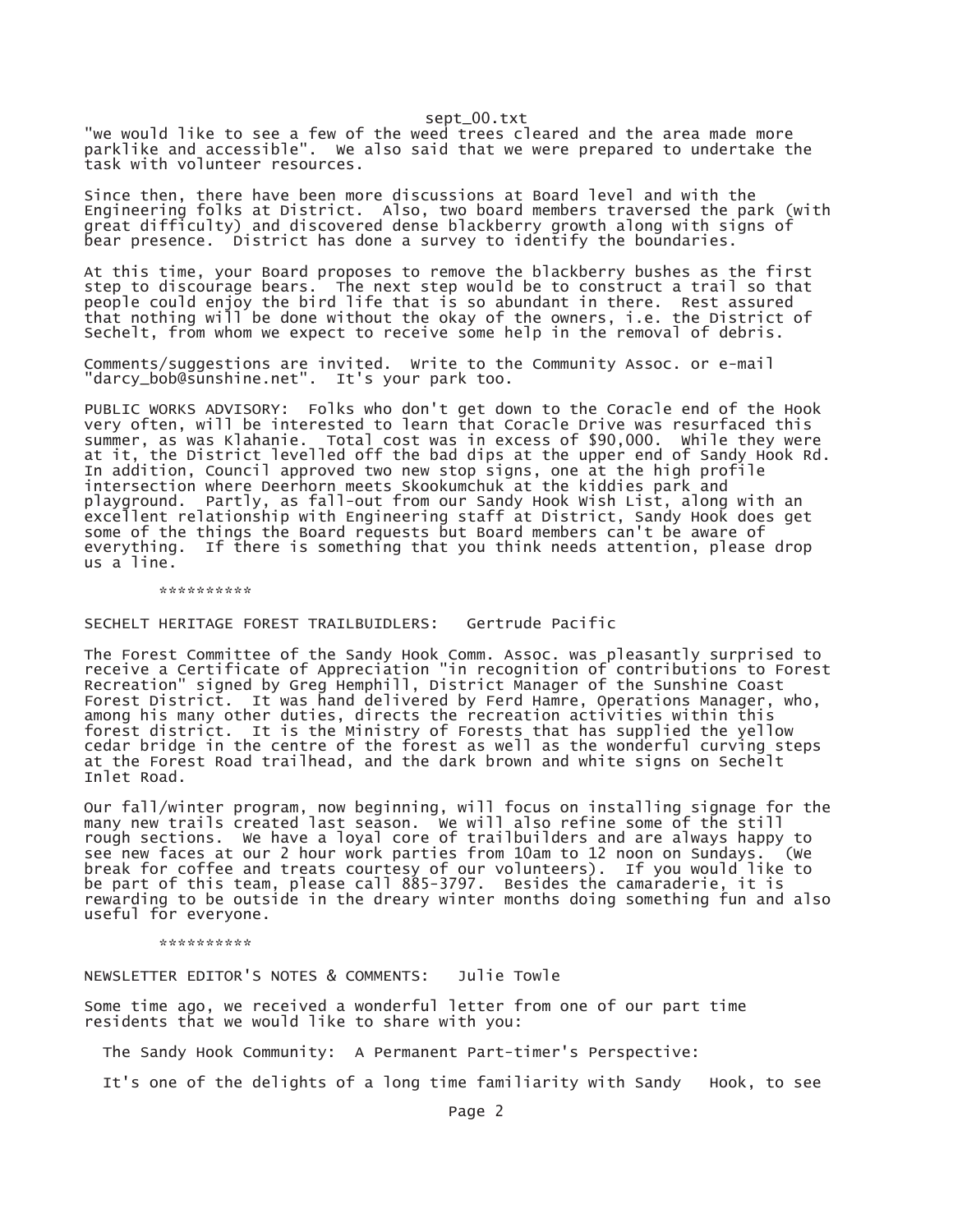sept\_00.txt

how our Assoc. has grown over the years to have a regular newsletter, and to see that is is delivered to all residents, regardless of membership status. residents, regardless of membership status.

 This practice attests to an inclusive and mutually supportive community philosophy, well worth having worked towards. Thanks to those who choose to spend the time it takes to maintain the work of a Comm. Assoc. and to develop and deliver the newsletter.

 I am prompted to recall two memories as I write this. The first concerns our community responsse to a very early shared need: the launching ramp and the coincident creation of the

 Sandy Hook Comm. Assoc. The first phase of the ramp was the reason for our first coming together to form the SHCA. The launching ramp and its subsequent extensions were built by donations of the time, the fees, and the hard work of those early

members of this Assoc.

 The second memory highlights a much more recent example of our regard for each other. One spring, just a few years ago, work was planned to be done beside the launching lane where many residents "parked" their boats. The work would necessitate removal of those small craft. The Newsletter which went out that

 spring, informed us all of the plans, and an offer was included, directed at us part-timers: anyone who would not be at Sandy Hook

 to move their boat was asked to let the writer know and arrangements would be made to move the boats for us. That was a

practical and thoughtful act of kindness.

 These memories confirm for me that Sandy Hook is the special place that it is, not only because of its natural beauty but also because of the beauty of human nature. I'm glad I still get to come here!.

## Signed: Kathleen Scales

Believe me, to receive a letter like this really boosts our pride and tends to over-ride some of the negative comments we hear once in a while. Thank you Kathleen.

Just a comment regarding Gray's report and the kiddies park new stop sign. I live right by the park and this past spring and summer I witnessed a dozen near misses with little ones running out on the road after a ball while a car or truck was barrelling down Skookumchuk. There is NO way that vehicle could have slowed down in time if a child was out on the road. Cars also speed along Deerhorn driving past the park so it is just as dangerous there. Imagine if that was you and you hit a child. Imagine if that child was injured, maimed, or worse. Could you live with that for the rest of your life??? PLEASE SLOW DOWN!

Because of Newsletter space, we had to downsize the impressive Certificate of Appreciation Gertrude wrote about. It is quite large and I'm sure you will join with me in thanking all the volunteers who have worked on this project the past few years. If you haven't been through the Sechelt Heritage Forest, you are missing a beautitul walk in a very special part of our community.

Need a giggle....."A young couple invited their parson for Sunday dinner. While they were in the kitchen preparing the meal, the minister asked their son what they were having. "Goat" the little boy replied. "Goat?" replied the startled man of the cloth. "Are you sure about that?" "Yep", said the youngster. "I heard Dad say to Mom, "Might as well have the old goat for dinner today as any other day".

And on the same note....St. Peter halted a man at the entrance to heaven. "You've told too many lies to be permitted in here", he said. "Have a heart",